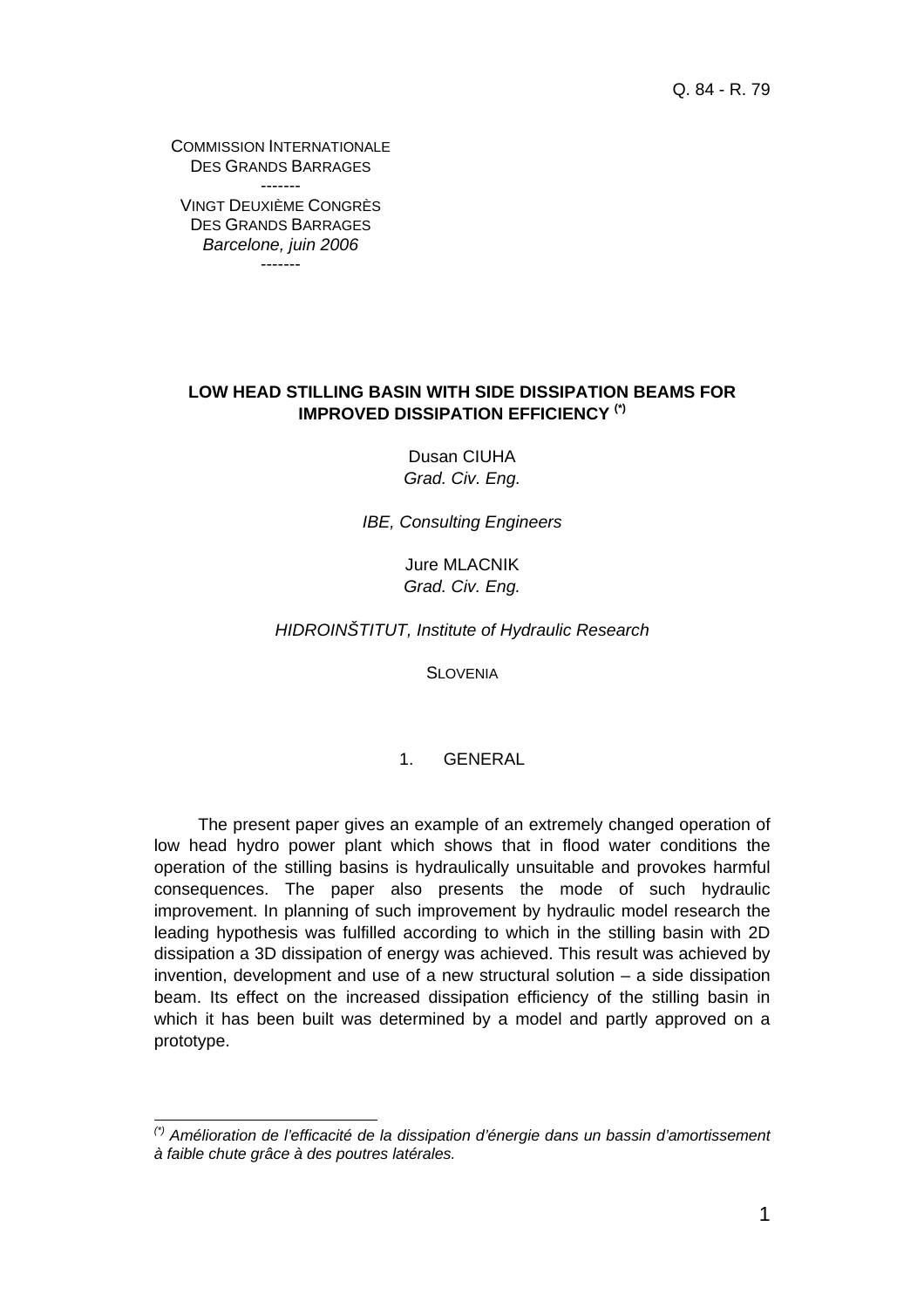Low head hydraulic dam structures usually consist of a number of spillways positioned between side walls. Due to the available total head from the reservoir water level to the tailwater level, a portion of the potential approach energy in a spillway is transformed into kinetic energy which exerts a strong influence on the dynamic flow conditions and on the erosion downstream of the dam structure. In order to ensure the most effective dissipation in the stilling basin, a number of solutions is already known, but under the bottom limit value of the Froude number and - in our practical case - also at too low tailwater levels, such solutions have no effect and are therefore meaningless.

The original patented construction named "Side dissipation beam" has been designed by physical model tests in the hydraulic laboratory of the Institute of Hydraulic Research in Ljubljana. On each stilling basin side wall at least one dissipation beam is positioned longitudinally in the flow direction and protrudes from the side wall into the interior of the basin. The presented structure functions properly at low water heads, at very low Froude numbers and by negligible reduction of the cross-section area of the stilling basin.

The purpose of this invention is to improve the dissipation efficiency of the stilling basins of the small dam of the hydropower station Vrhovo on the Sava River in Slovenia. In the year 2002, such side dissipation beams were successfully applied in the  $1<sup>st</sup>$  spillway. At critical discharges coinciding with lower than predicted downstream water levels they successfully stabilize the hydraulic jump inside the stilling basin. Side dissipation beams in the stilling basin ensure an effective dissipation of excess kinetic energy and thus prevent the bottom and banks of the downstream riverbed reach from extensive erosion.

The side dissipation beams can be applied either at the design stage of new hydraulic structures or as an economically acceptable refurbishment of the existing structures. For some more information see http://www2.arnes.si/~ljhidri5

### 2. DESCRIPTION OF THE FACILITY AND RELATED PROBLEMS

## 2.1. FACILITY DESCRIPTION

The Vrhovo Hydro Power Plant has been operating for a decade and represents the first upstream unit in the foreseen scheme of hydro power plants on the lower Sava River in Slovenia. The installed power of three bulb type generator sets is  $Pi = 43$  MW at operating head of 10 m and discharge of  $Qi = 500 \text{ m}^3/\text{s}.$ 

The dam structure consists of five spillways of 15 m width. Each spillway block is 15 m wide and consists of a gated spillway with a radial gate with a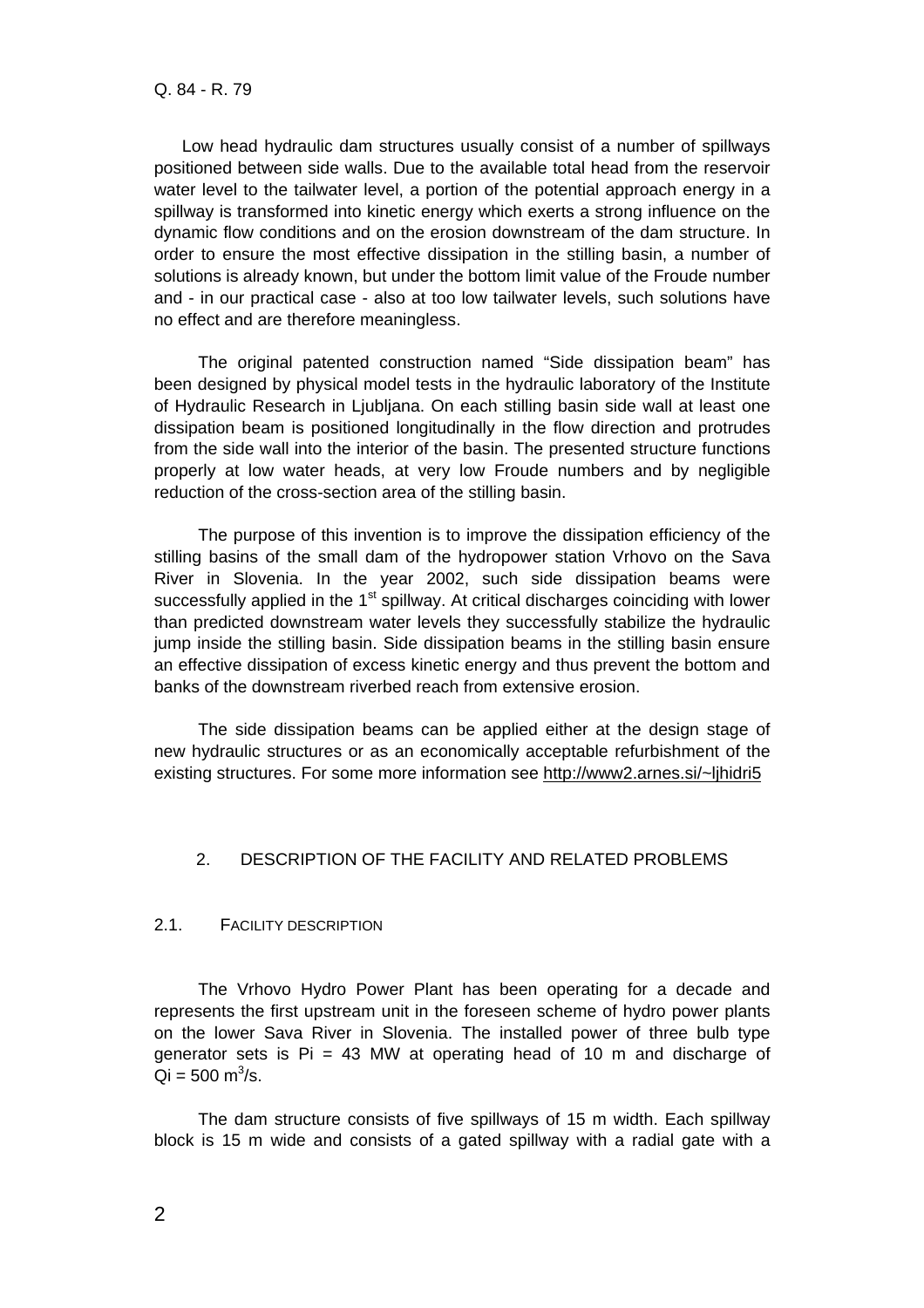valve, of a reinforced concrete stilling basin with horizontal bottom of 20 m length (Type I by the Bureau of Reclamation, without accessories such as baffles and/or deflectors) and of a solid end sill.

# 2.2. PROBLEMS DESCRIPTION

In flood water conditions and by increased discharge the Sava River brings along great amounts of floating material (debris, trees, bushes, etc.). This material accumulates on the dam, in front of the gates of the spillways. It jeopardizes the operation of the gates and the evacuation of flood waters. This floating material must be permanently flushed with water flow which can only be achieved by demanding gates manoeuvres performed by the plant operators. This means that the discharge must be asymmetrically increased in one or in a pair of the 5 spillways. Such a mode of unsymmetrical gates operation is unconformable to the operational capacity of the structure; however, it will be impossible to avoid it in the future. The stilling basins of the spillways have been designed only for symmetrical gates operation and consequently they do not bear any overloading. Behind the asymmetrically opened spillway the tailwater level is lower than predicted due to the water level of the  $2<sup>nd</sup>$  conjugate depth and the hydraulic jump "washed" out from the stilling basin in the riverbed which is nonresistant to erosion - see the situation on Fig. 1.



Fig. 1 The result of unsymmetrical spilling is unstable operation of two of the five spillways *Le résultat de l'évacuation asymétrique est le fonctionnement instable de deux des cinq évacuateurs de crue*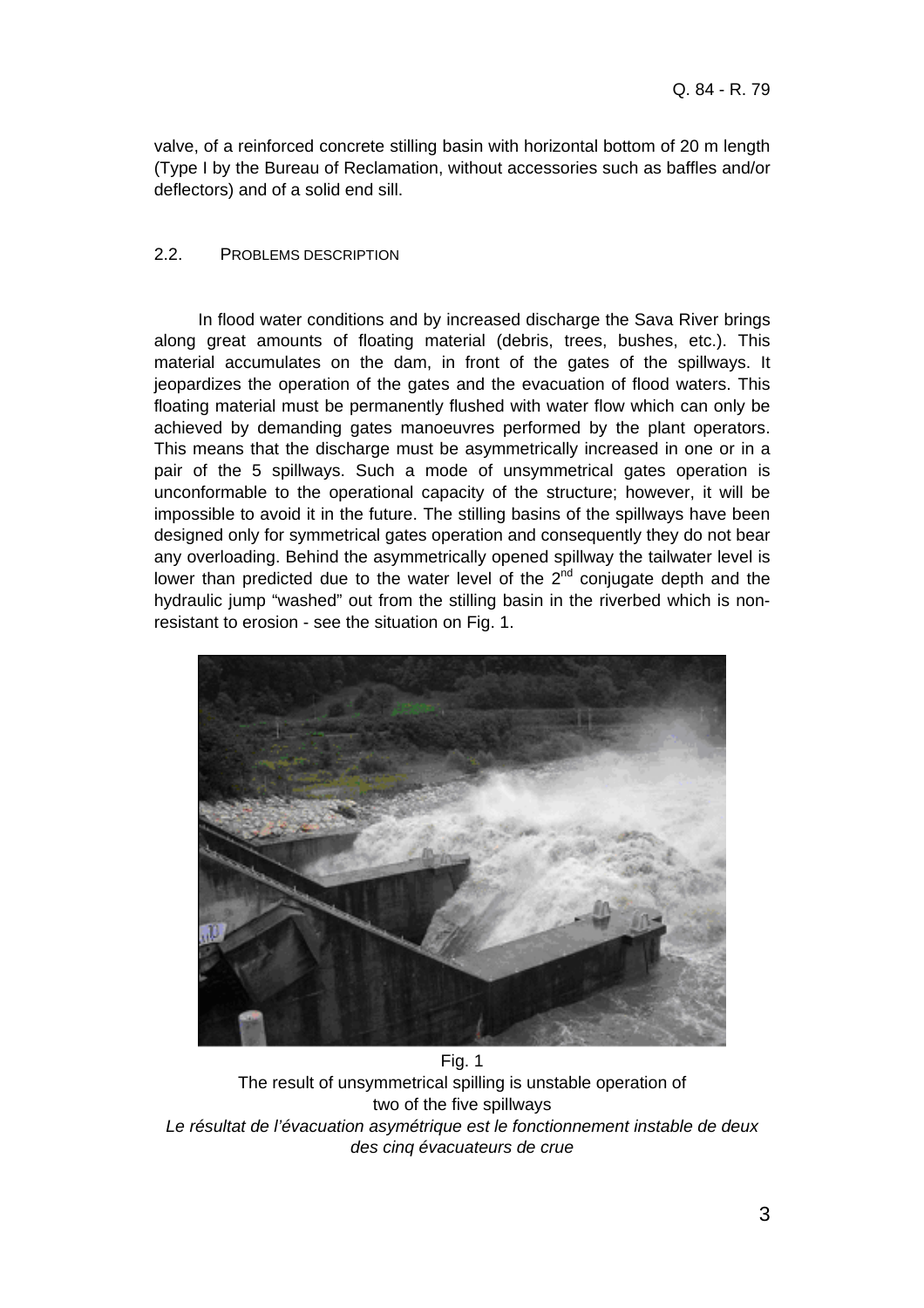The consequences of hydrodynamic overloads on the downstream riverbed result in a highly increased erosion of the river bottom and river banks downstream of the structure. Till the year 2002, the river bottom (carbon slate) was scoured for over 8 m below the original bottom level.

During the plant operation period, the peaks of flood waters achieved several times only some 100  $\mathrm{m}^3$ /s lower values of the flood discharge with a 100-year return period amounting to  $Q_{100} = 3100$  m<sup>3</sup>/s in the dam section. At that time the non-dissipated flows severely damaged the river banks in a length of up to 1 km downstream of the dam. The banks were always consolidated by a rockfill which was each time stronger than the previous one.

## 3. HYDRAULIC MODEL RESEARCH

In order to establish the most suitable way of such conditions improvement the company of "Savske Elektrarne Ljubljana" (Sava Power Generation Company) entrusted to the "Institute of Hydraulic Research" in Ljubljana a hydraulic model research which was implemented on physical hydraulic models of 1:38 and 1:25 scales and on the structure of the Vrhovo Hydro Power Plant.

### 3.1. POSSIBLE MEASURES OF HYDRAULIC CONDITIONS IMPROVEMENT

The research firstly gave the reasons of damage caused by erosion in the downstream riverbed. With the aim of how to provide regular functioning of the stilling basins after reconstruction, different combinations of reconstructive measures such as tailwater level increase, prolongation and/or deepening of the stilling basin, installation of baffles and deflectors in the stilling basins and specific discharge decrease, have been studied. Any such reconstruction would be possible, however with large civil construction interventions, high costs or production decrease. All the above given reconstruction measures are shown to be practically unacceptable due to the purpose of the reconstruction being unachieved or due to the inappropriateness as regards technical and economical point of view. In the reconstruction measures block, no additional secondary stilling basin was treated since the approach according to which the existing stilling basin would be eliminated, would be unprofessional.

The original hypothesis according to which a suitable solution should be found leads to the conclusion that only a three-dimensional (3D) dissipation of energy, which is from physical logic point of view more efficient than the two-dimensional (2D) one, would be useful, still, a wetted cross section of the stilling basin as well as the undimmed discharge section without any structures which would prevent free discharge of the spillway should be preserved.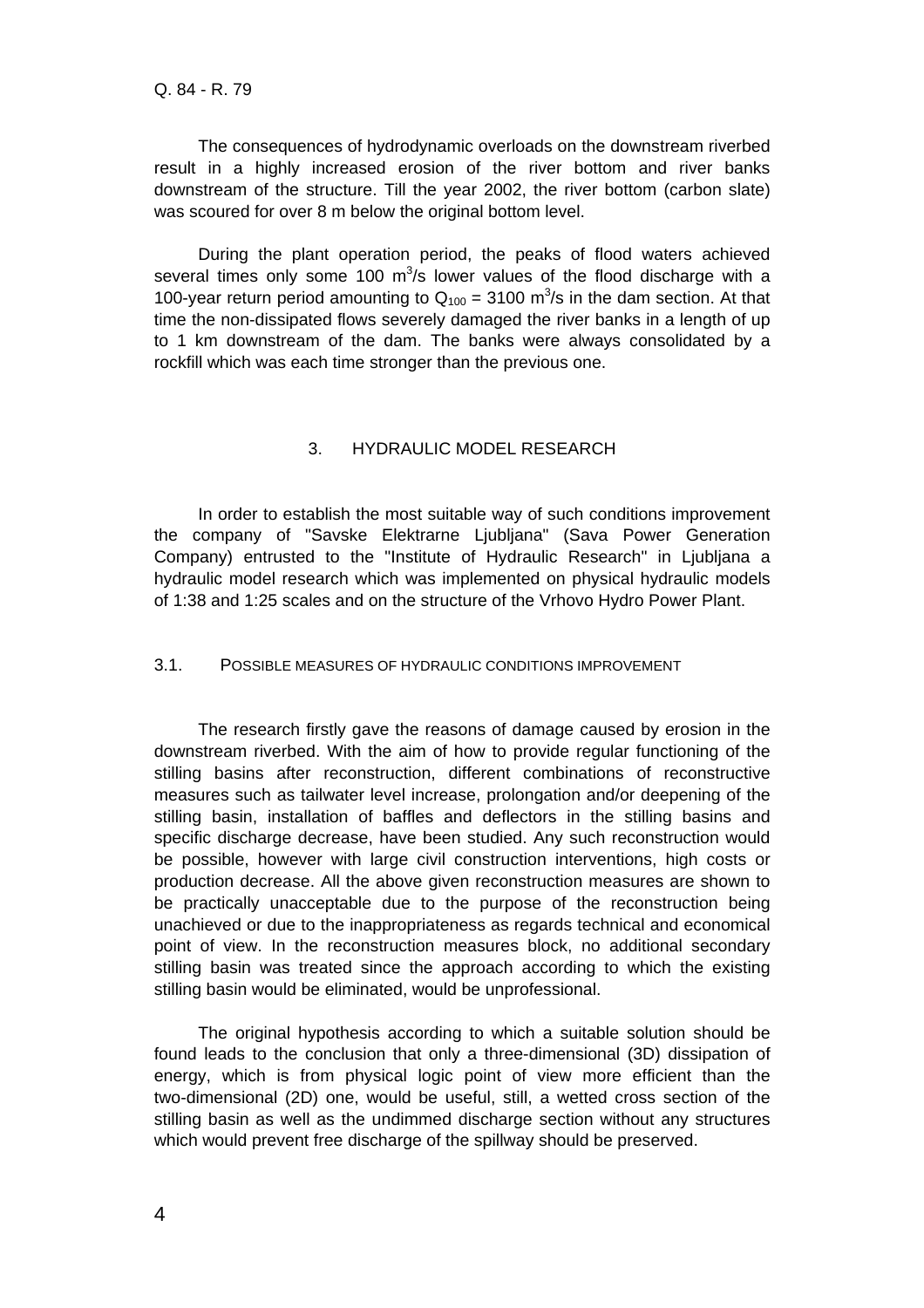In the enumerated solutions, with the exception of baffles, the energy dissipation is 2D. Only with baffles the dissipation is 3D, but the baffles in this concrete case do not represent a suitable solution. Since the Vrhovo HPP operates with relatively shallow and short stilling basins with small heads which means with very low values of Froude number, in this very case the already known rule that in the stilling basins of Type I no baffles can be installed in order to increase dissipation has been confirmed.

## 3.2. RESEARCH WORK ON SIDE DISSIPATION BEAMS

The invention, research and application of side dissipation beams which shall be installed to the side walls of the stilling basin new alternatives of successful and economically viable improvement of unsuitable hydraulic conditions at unsymmetrical operation of the spillways on the dam have turned up. The improvement of the stilling basin dissipation efficiency by side beams hasn't been known in the current hydro technical practice. In the stilling basin into which they are built such side beams provide more efficient 3D dissipation of energy (instead of the 2D dissipation in the stilling basin without beams). Such dissipation is achieved by disruption of the in-flowing water streamlines to the stilling basin, first convergent to the stilling basin axis and immediately after that, in a fanlike formation, divergently under the beam causing formation of eddy currents with longitudinal and diagonal axis. Practically no reduction of the stilling basin wetted cross section and no obstruction of the floating material course from the stilling basin represent just some of the other important advantages of the side beams application.

## *3.2.1. Shape and position of side dissipation beams*

The side beams shape and position have been determined after a series of model tests of dissipation efficiency performed on side beams of different shapes and positions in different hydraulic conditions. Final beam shape is very simple since it is straight-lined with rectangular cross section of  $B \times H = 0.8 \times 1.0$  m and it runs along the complete side wall of the stilling basin.

## *3.2.2. Impact on increased stability of the stilling basins operation*

With experiments performed on a physical 1:25 scale model at different hydraulic boundary conditions and for both stilling basin regimes those minimal tailwater levels have been determined by comparison at which the stilling basin is operating in a stable/unstable way. In other words, by these measurements the tailwater level value was determined as a measure of the stilling basin dissipation efficiency. It has been confirmed that the stilling basin with side beams operates more stably in all regimes and in different boundary conditions.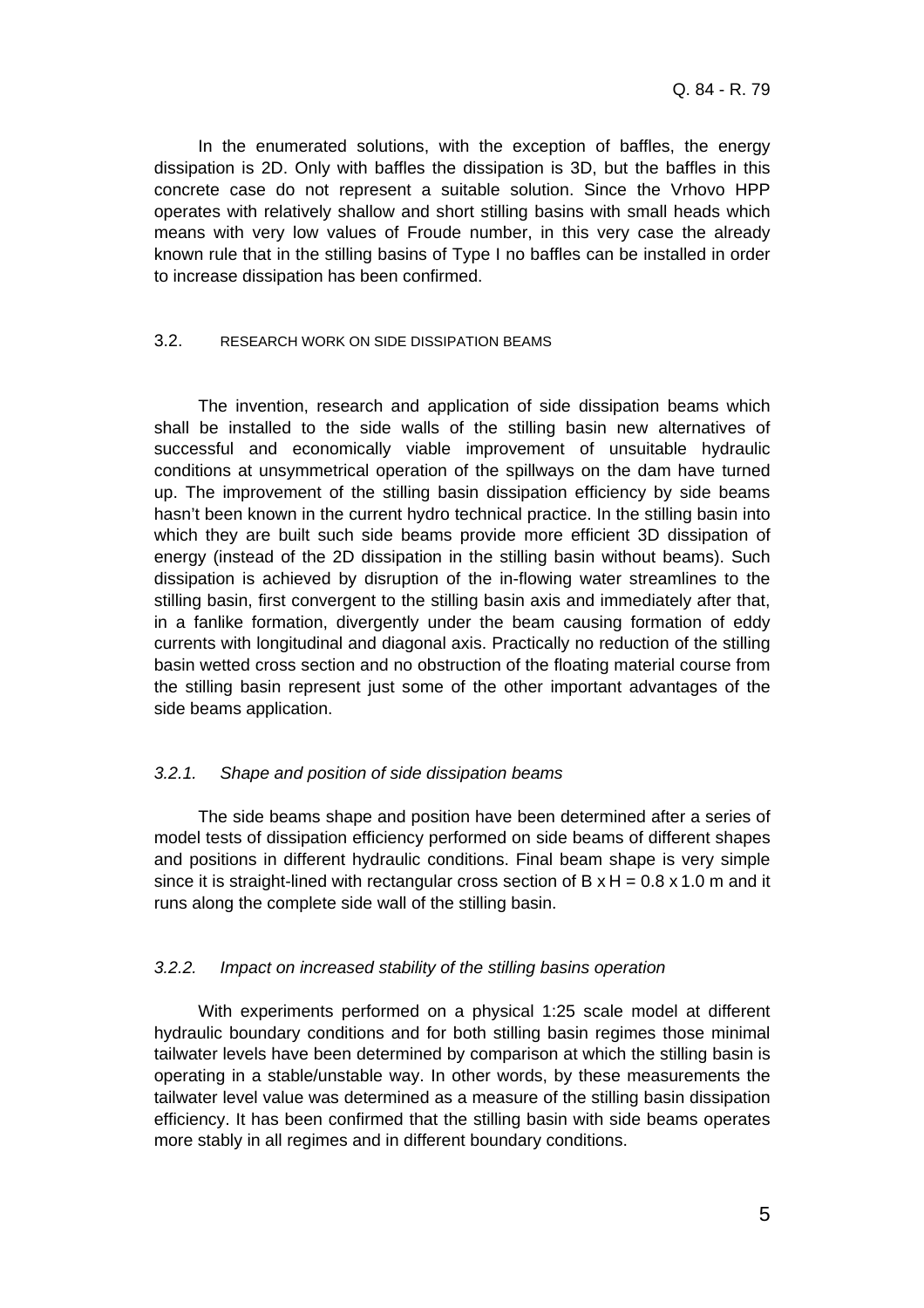The results are given in Fig. 2 in the dependence of the gate opening a (m) showing the middle value of results obtained in both regimes. A comparison of boundary lines height shows that the side beams installation in the stilling basin allows maximum 1.2 m lower tailwater level SV (m) in the area of critical specific discharges 30 < q < 45 m<sup>2</sup>s<sup>-1</sup> and with gate openings 3.5 < a < 5.5 m. In the areas of lower and higher discharges where the decreased dissipation in the stilling basin is not necessarily provided the effect of side beams is smaller.



Fig. 2

The border lines of stable (above the line)/unstable (under the line) operation of stilling basin of the Vrhovo HPP model (scale 1:25) at different tailwater levels SV and different radial gate openings "a"

*Les lignes de limite du fonctionnement stable (au-dessus de la ligne)/instable (au-dessous de la ligne) du bassin d'amortissement sur modèle de la centrale hydroélectrique Vrhovo (échelle 1:25) avec différents niveaux des eaux aval SV et différentes ouvertures des vannes secteur* "*a*"

| --------- ligne BG: bassin d'amortissement |
|--------------------------------------------|
| sans poutres de dissipation                |
| -- --- --- ligne G: bassin d'amortissement |
| muni des poutres de dissipation            |
|                                            |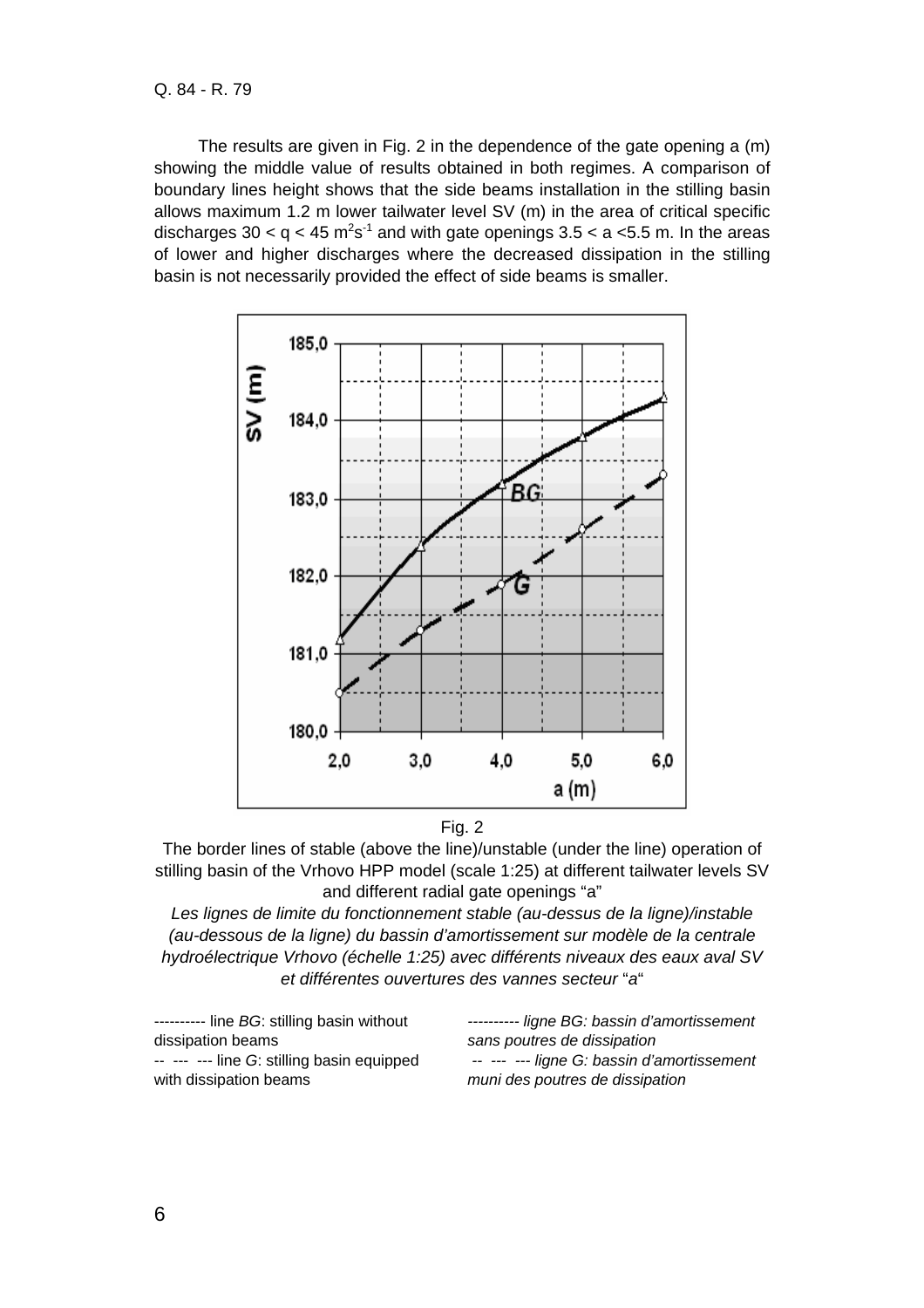## *3.2.3. Impact on the riverbed erosion decrease*

A test of the stilling basins operating efficiency can be made also on the basis of a qualitative comparison of the riverbed degradation size hollowed down by the water course in the bottom of the riverbed following the two simultaneously observed stilling basins, one equipped with side beams and the other without them. In this case a qualitative comparison means that the pool size in a hydraulic model is not similar to the size of the pool in nature consisting of another material which can not be used in a model.

The model river bed behind the stilling basins has been build up with a material of uniform grain size of  $0.3$  m  $-0.6$  m. Several comparative tests were carried out at nominal water level, by individual spillway discharge of 500  $m^3s^1$ and by open radial gates for  $a = 4.0$  m. Between individual tests only the tailwater level was different but constant during the whole testing period.

The difference in the riverbed degradation size is most visible in case of such common tailwater level where the hydraulic jump in the stilling basin equipped with beams is stable while in the stilling basin without beams the hydraulic jump escapes out of the stilling basin. This result shows very large changes of the riverbed degradations behind both stilling basins at a given time period in longitudinal profile.

Behind the stilling basin without side beams the riverbed degradation is over 9 m deep already after 6 hours of operation and over 13 m deep after 24 hours of operation while the riverbed degradation behind the stilling basin with side beams reaches 6 m at the maximum in 24 hours of operation.

The results of these tests show that the side dissipation beams in no case deteriorate the hydrodynamic conditions behind the final sill of the stilling basin. In cases as well when both stilling basins operate in the same regime, stable or unstable, the riverbed degradation behind the stilling basin equipped with side beams is smaller.

A model operation (model scale 1:38) of the two of five spillways is given in Fig. 3 for unsymmetrical operation of the two of five spillways at equal hydraulic boundary conditions for both stilling basins: upstream and downstream water levels and radial gates openings at the spillways. The left hand stilling basin is equipped with side dissipation beams and operates stably while the right hand stilling basin is without beams and operates unstably.

Fig. 4 shows the riverbed degradations behind the stilling basins after 24 hours of the spillways operation (time for nature) for the case represented in Fig. 3. The smaller one is formed behind the right hand stilling basin equipped with side dissipation beams which resulted in higher dissipation efficiency.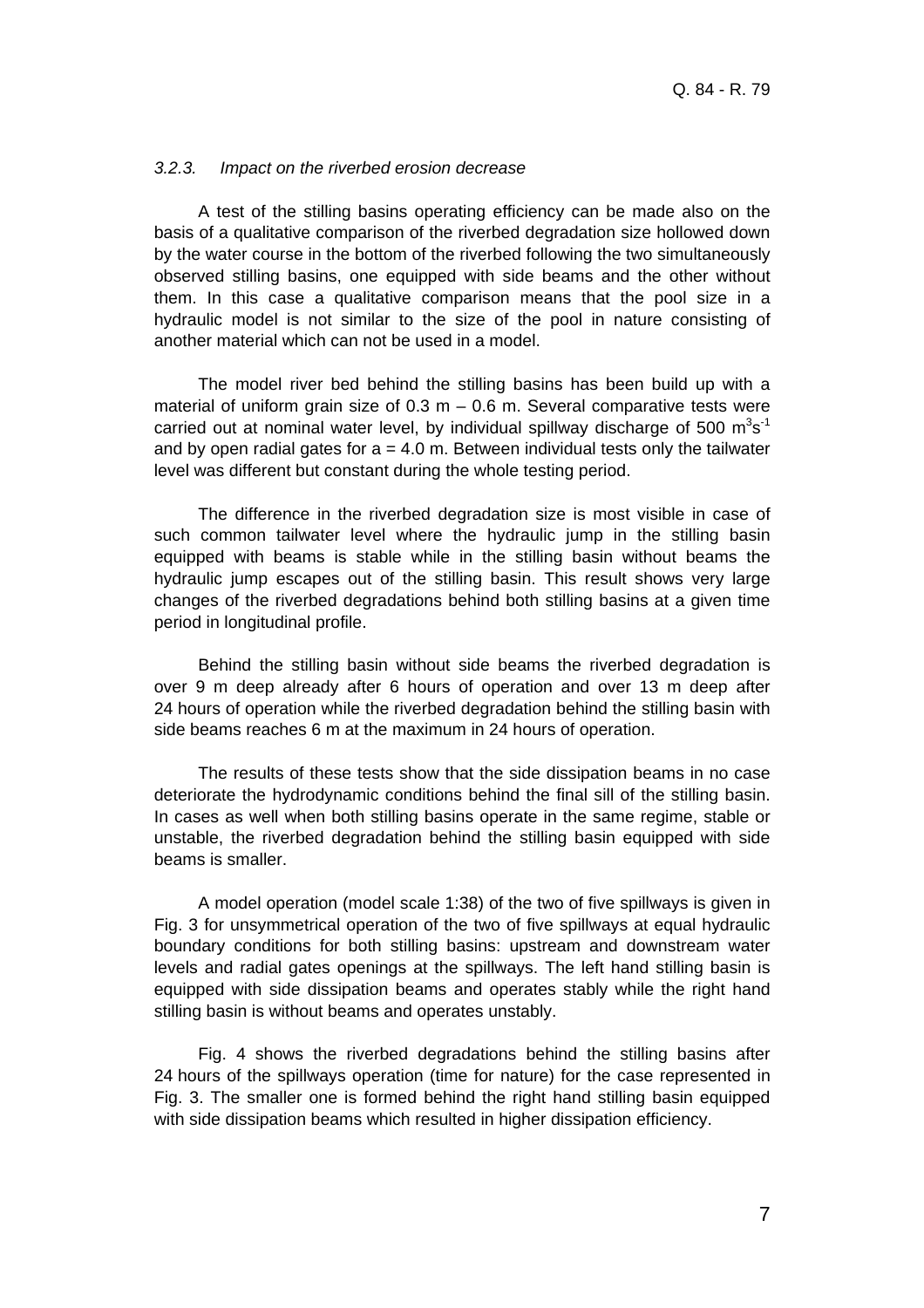

Fig. 3

Asymmetrical operation of spillways: the left hand stilling basin with side dissipation beams operates stably while the right hand stilling basin is without beams and operates unstably (model scale 1:38) *Le fonctionnement asymétrique des évacuateurs de crue : le bassin d'amortissement du côté gauche muni des poutres de dissipation latérales ont un fonctionnement stable, tandis que le bassin d'amortissement du côté droit sans poutres a un fonctionnement instable (modèle à l'échelle 1:38)* 



Fig. 4

Width of riverbed degradations behind the  $2^{nd}$  and  $4^{th}$  stilling basins after 24 hours of spillway operation (prototype time) for the case represented in Fig. 3 *Largeur de la fosse d'érosion du lit de la rivière derrière le 2ème et le 4ème bassin d'amortissement suite au fonctionnement des évacuateurs de crue pendant 24 heures (temps réel) pour le cas présenté à la Fig. 3*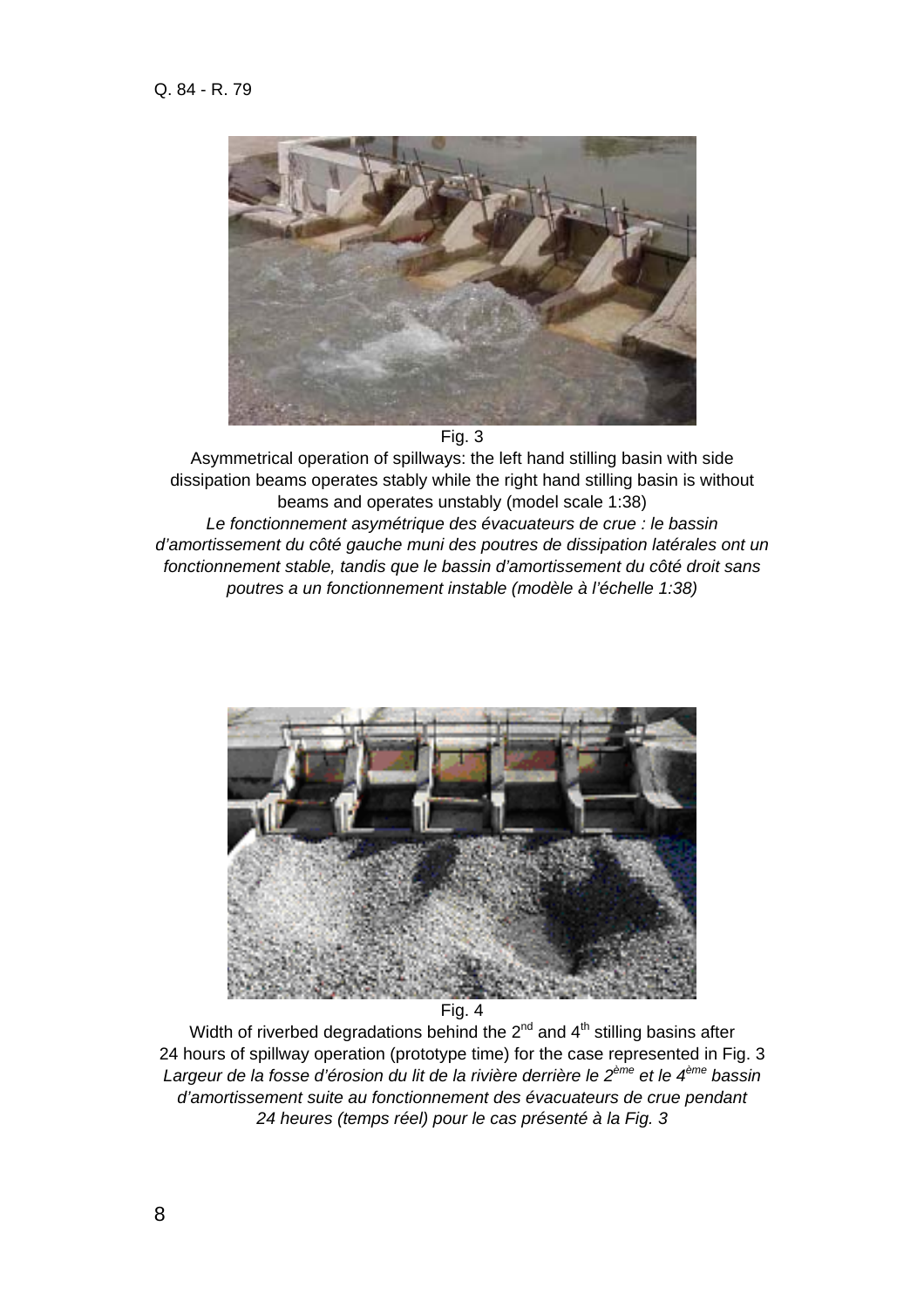# 4. FIELD TEST OF BEAMS EFFICIENCY

With transmission of the beams efficiency from the model (1:38) into nature different aeration grades of the water course in a model and in a prototype by watering the beams with a two-phase water-air mixture shall be considered. The model similarity degree hasn't been strictly defined yet, but when hydrological conditions permit, tests of parallel operation of the spillways on a prototype are foreseen.

After side beams installation into the  $1<sup>st</sup>$  spillway of the Vrhovo HPP a comparative observation of both spillways regimes has been performed, however, till now only in a single hydrological situation. During testing the radial gates were successively opened, i.e. in the 1<sup>st</sup> spillway where in the relevant stilling basin side beams were installed and in the  $2<sup>nd</sup>$  spillway without beams. The operation of the gates opening was going on, till the stilling basin operation became unstable. Both tests were performed at equal headwater and tailwater hydraulic boundary conditions. This was provided by constant combined (turbine and spillway) discharge in the dam section reaching about 1000  $\text{m}^3$ /s during both tests.

In the  $2^{nd}$  spillway without beams the radial gate was raised up to opening  $a_2 = 2.3$  m (maximum discharge was  $Q_2 = 310$  m<sup>3</sup>/s), while in the 1<sup>st</sup> spillway with dissipation beams the gate was raised up to  $a_1 = 3.9$  m opening (maximum discharge was  $Q_1 = 480 \text{ m}^3/\text{s}$ , where the stilling basin operation became unstable. The tests performed showed that the effect of side beams in nature is similar to the effect of side beams used in a model.

Unfortunately, due to a too low discharge of the Sava River, up to now the foreseen test with parallel and simultaneous operation of both stilling basins, which would enable direct comparison of hydraulic efficiency of both stilling basins regimes hasn't been implemented yet.

#### 5. CONCLUSION

By hydraulic model research a higher dissipation efficiency of the stilling basin in which side dissipation beams were installed has been approved in two ways.

1. Greater dissipation efficiency of the stilling basin with beams has been established by a series of comparative model tests of checking stilling basin operating stability in different hydraulic boundary conditions in comparison with operation of a stilling basin without side beams. The stilling basin operating stability is presented, as an interdependence of the gates opening and the tailwater level by equal other boundary conditions. The results, which are given in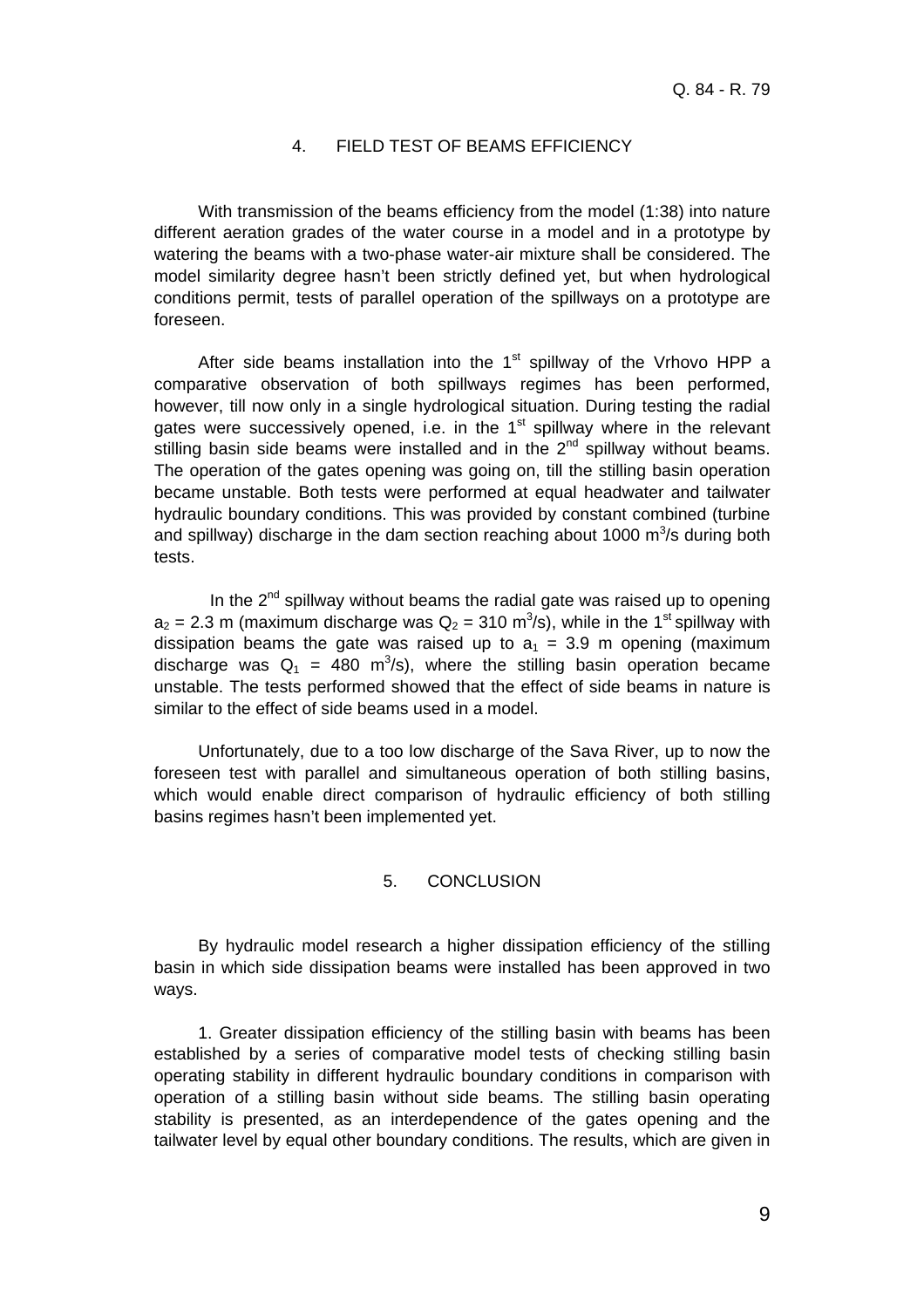Fig. 2 show that the stilling basin with beams can operate in a stable regime at lower tailwater levels.

2. The dissipation efficiency of side beams has been determined also indirectly in a model – in a qualitative way by means of erosion efficiency of the water course exerted to the bottom of the tailwater streambed where the measure of the stilling basin efficiency is represented by the final size and depth of the riverbed degradation hollowed out by the water course in a given time period and changing its material in a material of uniform grain size. In all operating regimes the riverbed degradation was always smaller behind the stilling basin with side beams, which resulted in a higher efficiency of the stilling pool. For the case where the differences are the greatest, the conditions are given in Fig. 3 and 4.

The increased dissipation efficiency of the stilling basin in which side beams have been installed, established by model research, enables stable operation of the stilling basins at relatively lower tailwater level. At the same time, this enables partly unsymmetrical operation of the spillways. The increased dissipation efficiency of the stilling basin decreases frequency and duration of unstable stilling basin operation and consequently decreases the possibility of damage caused by erosion in the river bottom and river banks downstream of the dam. This measure so fulfils the purpose of reconstruction. Beside the fact that among all measures studied, side beams showed to be the most efficient reconstruction measure, it is not negligible to say that side beams are very simple structures which can be easily installed into the existing stilling basins.

The side dissipation beams can be applied also at the design stage of new hydraulic structures as economical and acceptable structures.

# **REFERENCES**

- [1] AISENBREY Jr., A. J.; HAYES, R.B.; WARREN, H.J.; WINSETT, D.L. and YOUNG, R.B. (1978), *Design of small channel structures*, United States Department of the Interior, Denver, Colorado.
- [2] CIUHA, D. and MLACNIK, J. (1999), *Hydraulic Model Tests of the HPP Vrhovo Dam – Stilling Basin Research*. Final report.
- [3] CIUHA, D. and MLACNIK, J. (1999), *Hydraulic Model Tests of the HPP Vrhovo Dam – The Power House Intake Research*. Final report.
- [4] CIUHA, D.; MLACNIK, J. and STEINMANN, F. (2002), *Side Beams in the Stilling Basin of the Vrhovo Dam as a Measure for the Prevention of Further Riverbed Scouring*. Misicev vodarski dan - Conference Proceedings, 116-123.
- [5] CIUHA, D. and MLACNIK, J. (2003), *Hydrodynamic Phenomena in the Spillways of the Run-off-river Power Stations*. Final report.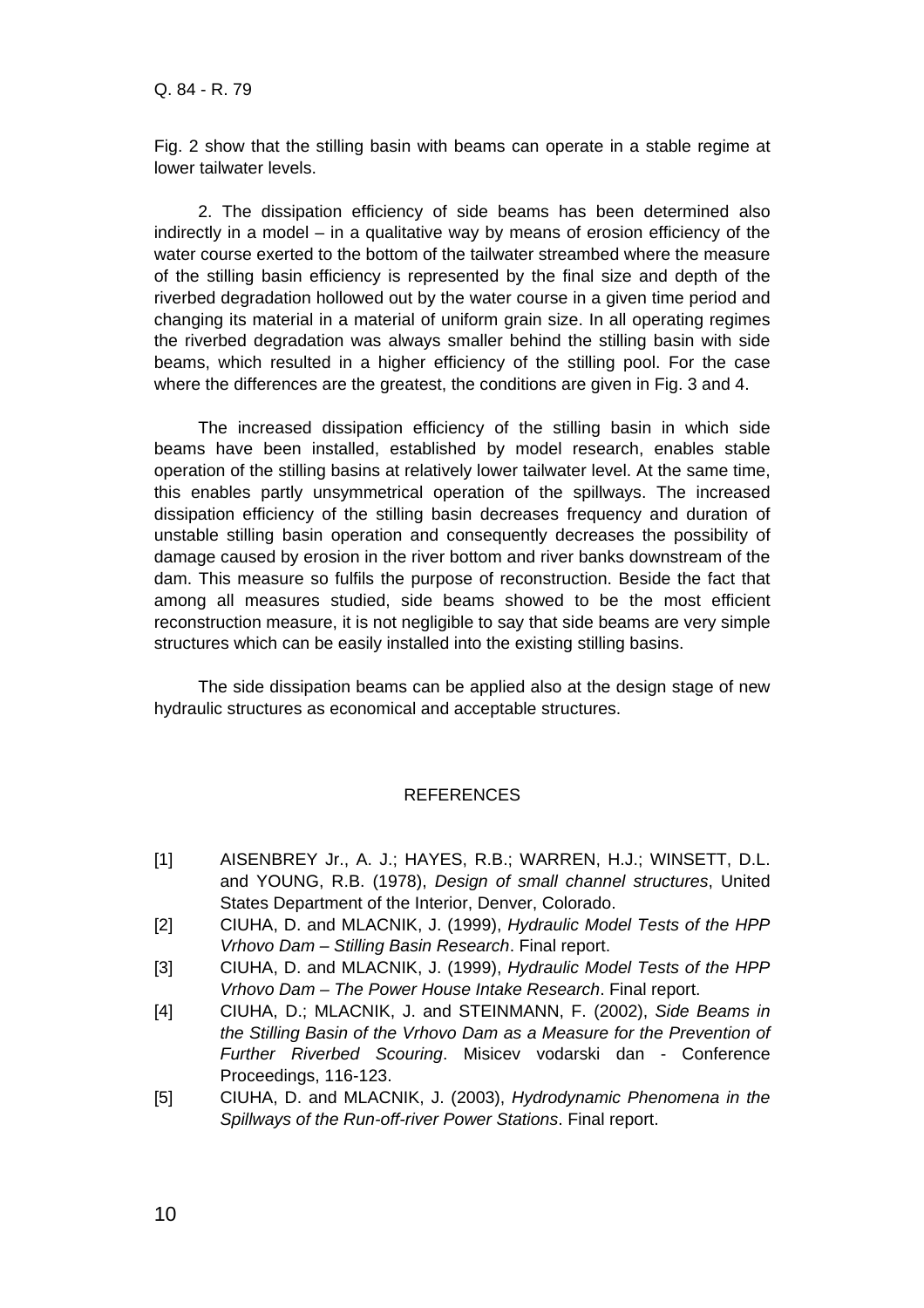- [6] MLACNIK, J.; CIUHA, D. and VOSNJAK, S. (2004), *Development of the Stilling Basin of the Lower Sava River Series of Power Stations*. Goljevsckov spominski dan - Conference Proceedings.
- [7] NOVAK, P.; MOFFAT, A.I.B.; NALLURI, C. and NARAYANAN, R. (1996), *Hydraulic structures*, 2nd edition, E & FN Spon, London, England.
- [8] PETERKA, A.J. (1954), *Spillway tests confirm model-prototype conformance*, Engineering Monograph No. 16, Denver, Colorado.
- [9] PETERKA, A.J. (1964), *Hydraulic Design of Stilling Basins and Energy Dissipators*, Engineering Monograph No. 25, Denver, Colorado.
- [10] SCHRÖDER, W.; EULER, G. and KNAUF, D. (1994), *Grundlagen des Wasserbaus Wasserbau*, Werner Verlag.
- [11] US Bureau of Reclamation. (1964), *Hydraulic Design of spillways and Energy Dissipators*, United States Department of the Interior, Denver, Colorado.
- [12] US Bureau of Reclamation. (1976), *Design of gravity dams*, United States Department of the Interior, Denver, Colorado.
- [13] US Bureau of Reclamation. (1987), *Design of small dams*, U.S. Department of the Interior, Denver, Colorado, Third edition.
- [14] VISCHER, D.L. and HAGER, W.H. (1997), *Dam Hydraulics*, Wiley, Chichester.

#### SUMMARY

The paper gives some interesting answers to the question how to increase the dissipation efficiency of stilling basins at low energy heads or at very low Froude numbers, i.e. at specific hydraulic boundary conditions. In the case of common stilling basins (Type I by the Bureau of Reclamation, without any accessories such as baffles and/or deflectors) operating in such conditions only relatively weak dissipation efficiency can be achieved despite comparatively great stilling basin size. The dissipation efficiency of the stilling basin has been researched on an actual case of extensive deepening of the riverbed downstream from the dam and riverbank damage arising in the downstream course of the Vrhovo Hydro Power Plant on the Sava River. The hydraulic model research, as well as establishing the hydraulic conditions operating at the hydropower plant, has been performed on 1:38 and 1:25 scale physical hydraulic models.

The purpose of the first part of the research was to determine the reasons for the hydro-dynamic overloads of the riverbed. It was proved that such overloads were a result of unsymmetrical opening of radial gates on the spillways, which resulted in an unstable operation of the stilling basin provoking a hydraulic jump being washed out from the stilling basin into the downstream unconsolidated riverbed.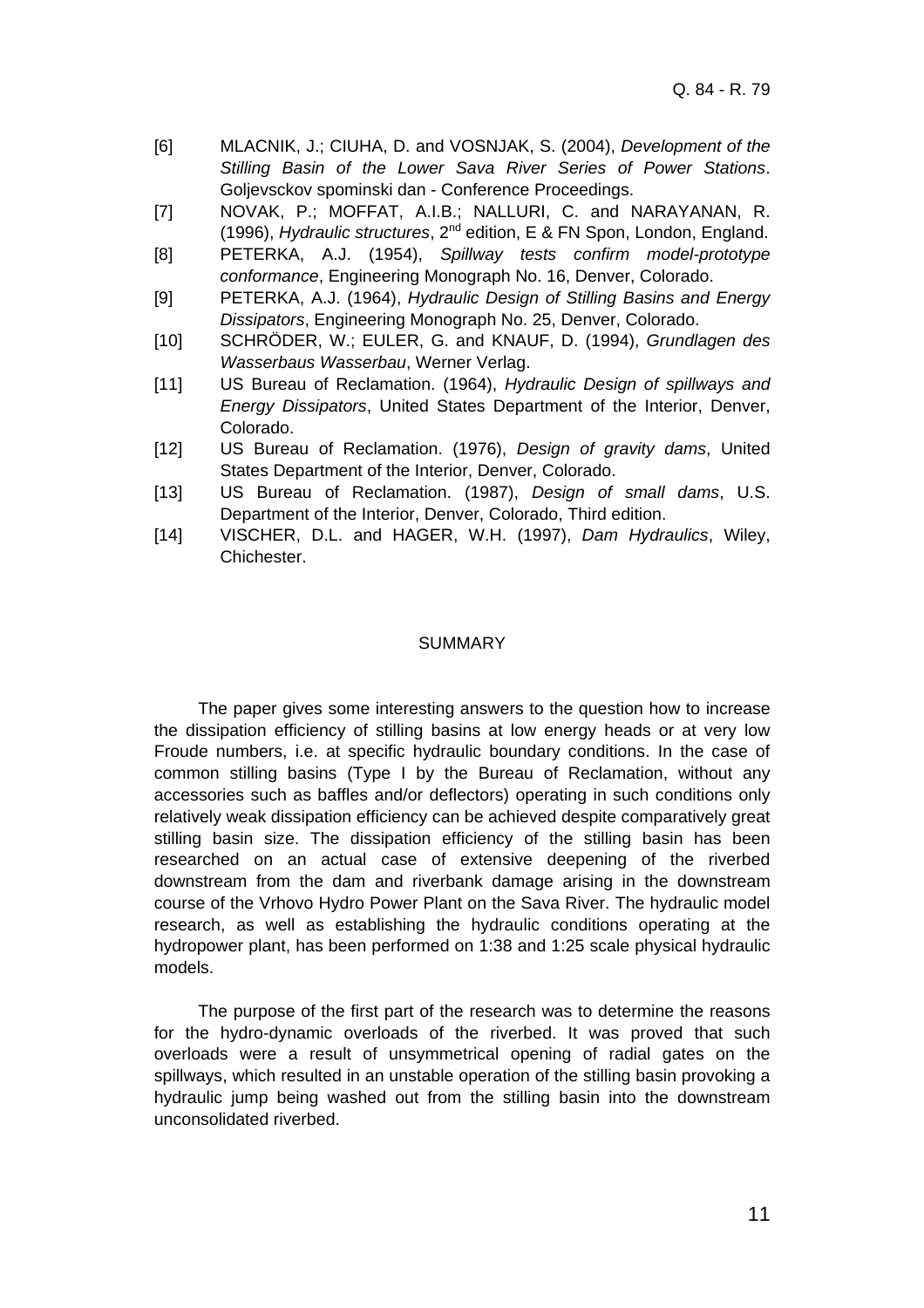The purpose of the second part of the research was to determine civil construction measures to improve the dissipation efficiency of the asymmetrically operating stilling basins with due consideration of important constraints such as relative simplicity of civil construction works and feasibility of reconstruction measures with an acceptable level of investment costs. This research produced no adequate solution. It has been proved that for improvement of critical hydraulic conditions practically no classical civil construction measure is adequate.

In the third part of research the original hypothesis has been changed. This original hypothesis according to which a suitable solution should be found, led to the conclusion that only a three-dimensional (3D) dissipation of energy, which is from physical logic point of view more efficient than the two-dimensional (2D) one, would be useful, still, the wetted cross section of the stilling basin as well as the discharge section should be preserved. The invention, research and application of side dissipation beams to be installed on the side walls of the stilling basin as new alternatives for successful and economically viable improvement of unsuitable hydraulic conditions at unsymmetrical operation of the spillways is described.

The improvement of the stilling basin dissipation efficiency with side beams is unknown in current hydrotechnical practice. Practically no reduction of the stilling basin wetted cross section and no obstruction to floating material being washed out of the stilling basin are just two of the other important advantages of the side beams application. The shape and position of the side dissipation beams have been finally determined after a series of model tests of dissipation efficiency in different hydraulic conditions. In all operating regimes, the impact on the increased stability of the stilling basin operation and on the reduction of riverbed erosion has been determined. When transposing beam efficiency from the models into full size prototype, different aeration conditions must be considered, perhaps using a two-phase water-air mixture.

# RÉSUMÉ

Ce rapport donne quelques réponses intéressantes à la question : comment mieux dissiper l'énergie dans des bassins d'amortissement de faible hauteur de chute ou ayant de très petits nombres de Froude, c'est-à-dire pour des conditions aux limites particulières? Pour des bassins de type classique, fonctionnant dans de telles conditions (classés Type I par l'USBR sans dispositifs accessoires tels que tranquilliseurs et/ou déflecteurs), l'efficacité de la dissipation ne peut être que médiocre malgré les dimensions plutôt grandes du bassin. L'efficacité de la dissipation d'énergie dans de tels bassins d'amortissement est étudiée à travers un cas réel d'affouillement important du lit de la rivière Sava à l'aval du barrage et de la destruction des berges à l'aval de l'usine hydroélectrique de Vrhovo. Des recherches sur modèle hydraulique ainsi que la